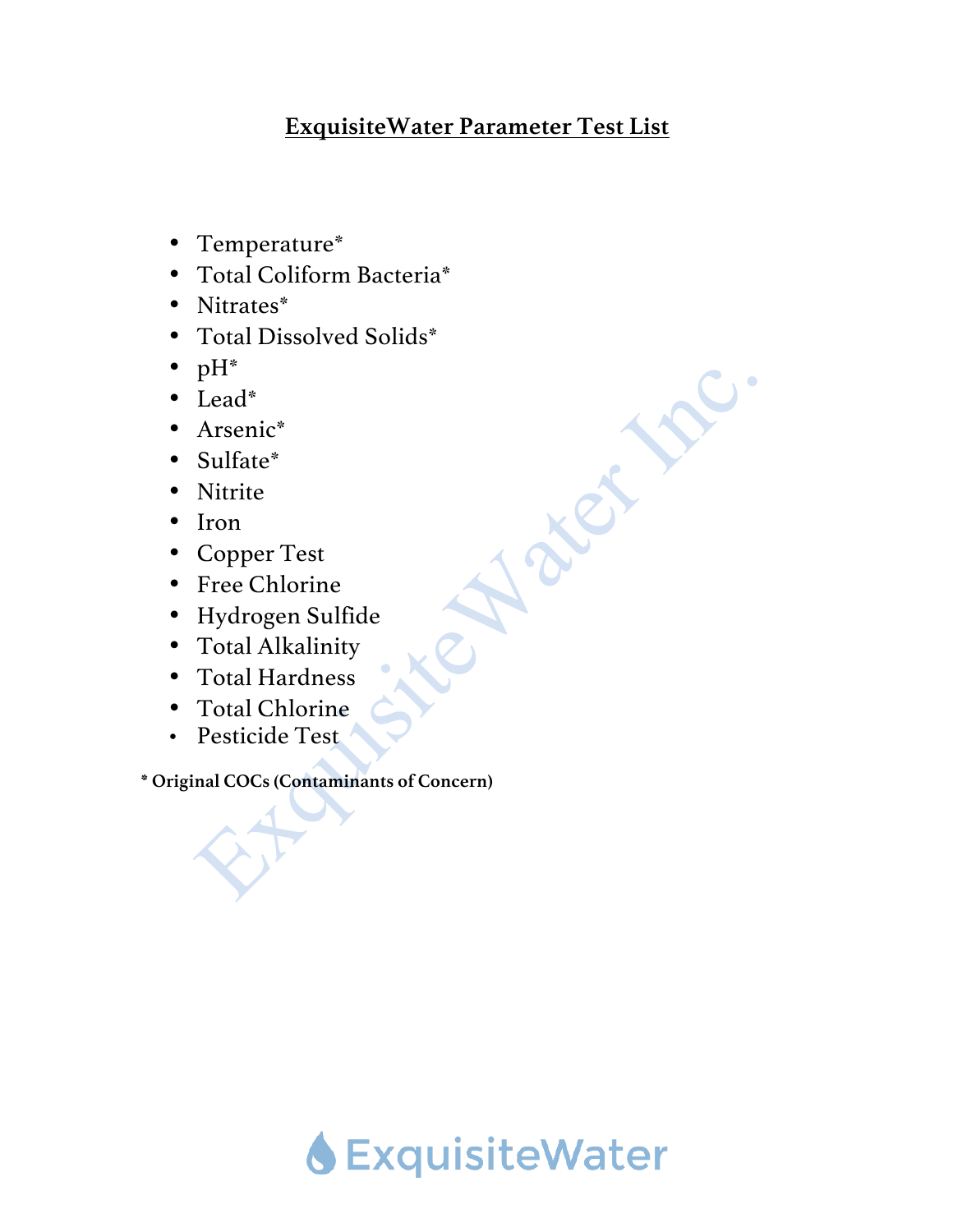# **Results of DEW Filtering Device**

**First Target Location: Urasi River**, Orumoghu, Ihiala Local Government Area in Anambra State, Nigeria

Date: September 24<sup>th</sup>, 2015

| Parameter Tested for Source Number One | Results (in respective units)    |
|----------------------------------------|----------------------------------|
| 1) Temperature*                        | $24.3$ °C                        |
| 2) Total Coliform Bacteria*            | <b>Negative</b>                  |
| 3) Total Nitrate*                      | $0$ ppm $(mg/L)$                 |
| Total Dissolved Solids*<br>4)          | 22.3 ppm $(442 \text{ setting})$ |
| 5) $pH^*$                              | 5.0                              |
| 6) Lead*                               | Negative                         |
| Arsenic*<br>7)                         | $0.0$ mg/L                       |
| 8) Sulfate*                            | $0$ ppm $(mg/L)$                 |
| 9) Nitrite                             | 0 ppm $(mg/L)$                   |
| $10$ ) Iron                            | $0.0$ ppm $(mg/L)$               |
| 11) Copper Test                        | $0.0$ ppm $(mg/L)$               |
| 12) Free Chlorine                      | $0.0$ ppm $(mg/L)$               |
| 13) Hydrogen Sulfide                   | $0.0$ ppm $(mg/L)$               |
| 14) Total Alkalinity                   | $0$ ppm                          |
| 15) Total Hardness                     | $0$ ppm                          |
| 16) Total Chlorine                     | $0.0$ ppm                        |
| 17) Pesticide Test                     | Negative                         |
| 18) Chloride                           | $0$ ppm $(mg/L)$                 |

**\*Items in Bold/Blue are Parameters and their respective results that drastically changed after water sample underwent water purification via the DEW Device \*Units of Measurement: ppm- parts per million; mg/L- milligram per liter; °C degrees Celsius** 

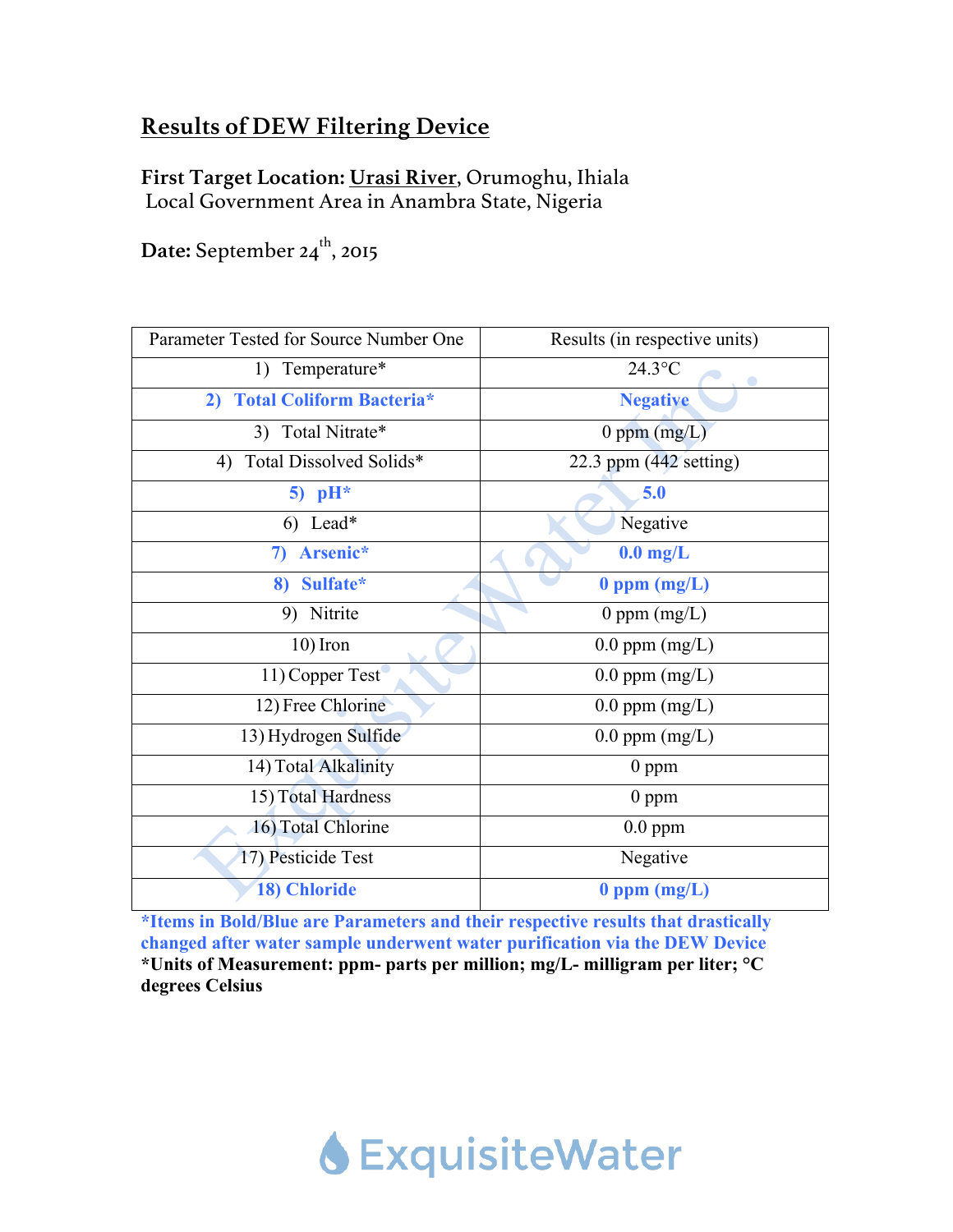### **Second Target Location: Onyedibe Spring**, Ukpo, Dunukofia Local Government Area in Anambra State, Nigeria

Date: September 25<sup>th</sup>, 2015

| Parameter Tested for Source Number Two | Results (in respective units)                           |
|----------------------------------------|---------------------------------------------------------|
| 1) Temperature*                        | 29.5 °C (initially), testing took place at<br>$27.0$ °C |
| <b>Total Coliform Bacteria*</b><br>2)  | <b>Negative</b>                                         |
| 3) Total Nitrate*                      | $0.0$ ppm $(mg/L)$                                      |
| Total Dissolved Solids*<br>4)          | $21.0$ ppm (442 setting)                                |
| 5) $pH^*$                              | 5.0                                                     |
| 6) Lead*                               | Negative                                                |
| Arsenic*<br>7)                         | $0.005$ mg/L                                            |
| 8) Sulfate*                            | $0$ ppm $(mg/L)$                                        |
| 9) Nitrite                             | 0 ppm $(mg/L)$                                          |
| $10$ ) Iron                            | $0.05$ ppm $(mg/L)$                                     |
| 11) Copper Test                        | $0.0$ ppm $(mg/L)$                                      |
| 12) Free Chlorine                      | $0.2$ ppm $(mg/L)$                                      |
| 13) Hydrogen Sulfide                   | $0.0$ ppm $(mg/L)$                                      |
| 14) Total Alkalinity                   | 40 ppm                                                  |
| 15) Total Hardness                     | $0$ ppm                                                 |
| 16) Total Chlorine                     | $0.0$ ppm                                               |
| <b>17) Pesticide Test</b>              | <b>Negative</b>                                         |
| <b>18) Chloride</b>                    | $0$ ppm $(mg/L)$                                        |

**\*Items in Bold/Blue are Parameters and their respective results that drastically changed after water sample underwent water purification via the DEW Device \*Units of Measurement: ppm- parts per million; mg/L- milligram per liter; °C degrees Celsius** 

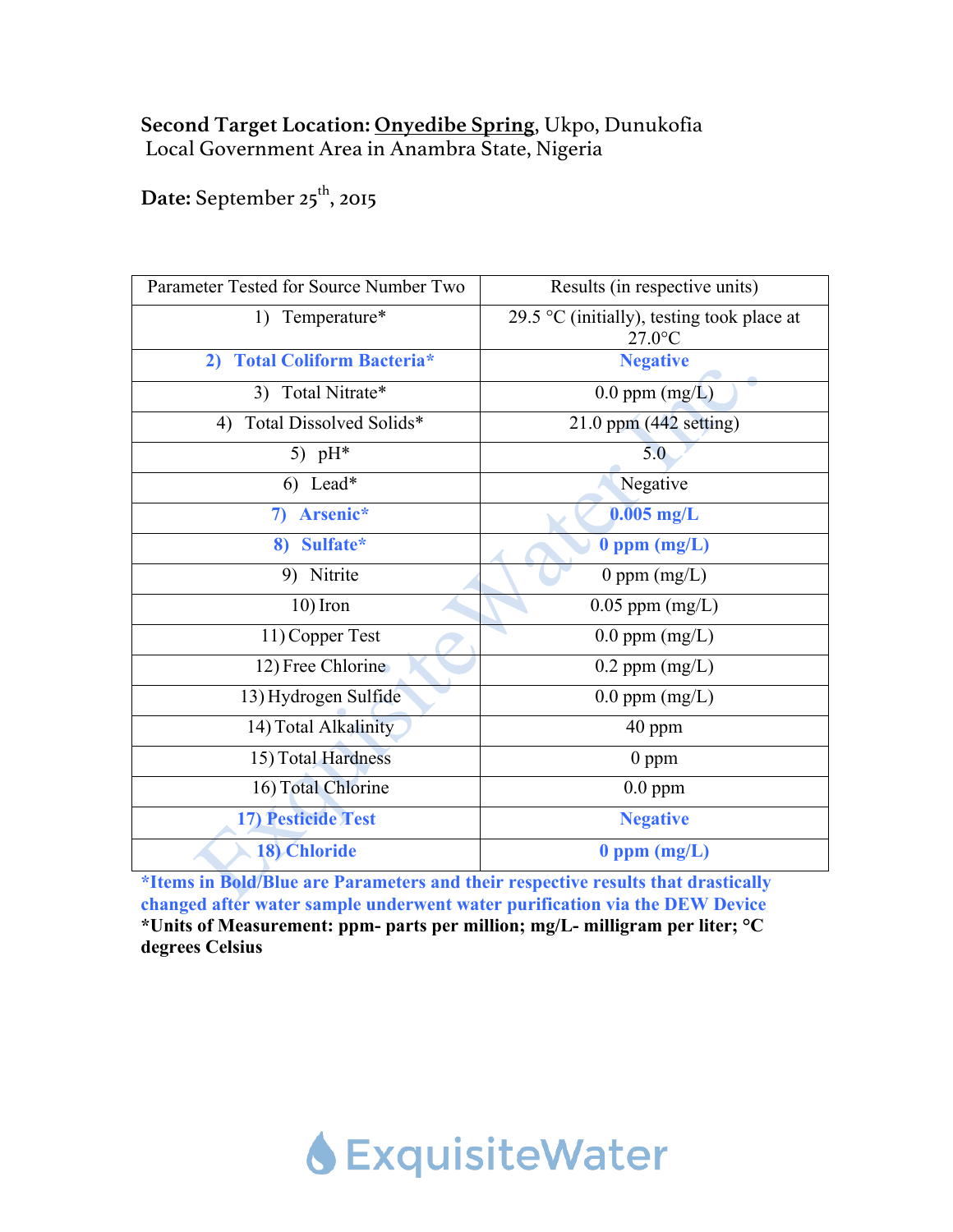### **Third Target Location: Umuike Community Borehole**, Ukpor, Nnewi South Local Government Area

Date: September 26<sup>th</sup>, 2015

| Parameter Tested for Source Number Three | Results (in respective units) |
|------------------------------------------|-------------------------------|
| 1) Temperature*                          | $26.2$ °C                     |
| 2) Total Coliform Bacteria*              | <b>Negative</b>               |
| 3) Total Nitrate*                        | 0 ppm $(mg/L)$                |
| 4) Total Dissolved Solids*               | $6.2$ ppm $(442$ setting)     |
| 5) $pH^*$                                | 5.0                           |
| 6) Lead*                                 | Negative                      |
| 7) Arsenic*                              | $0.0$ mg/L                    |
| 8) Sulfate*                              | 0 ppm $(mg/L)$                |
| 9) Nitrite                               | 0 ppm $(mg/L)$                |
| 10) Iron                                 | $0.0$ ppm $(mg/L)$            |
| 11) Copper Test                          | $0.0$ ppm $(mg/L)$            |
| 12) Free Chlorine                        | $0.005$ ppm $(mg/L)$          |
| 13) Hydrogen Sulfide                     | $0.0$ ppm $(mg/L)$            |
| 14) Total Alkalinity                     | $0$ ppm                       |
| 15) Total Hardness                       | $0$ ppm                       |
| 16) Total Chlorine                       | $0.0$ ppm                     |
| 17) Pesticide Test                       | Negative                      |
| <b>18) Chloride</b>                      | $0$ ppm $(mg/L)$              |

**\*Items in Bold/Blue are Parameters and their respective results that drastically changed after water sample underwent water purification via the DEW Device \*Units of Measurement: ppm- parts per million; mg/L- milligram per liter; °C degrees Celsius** 

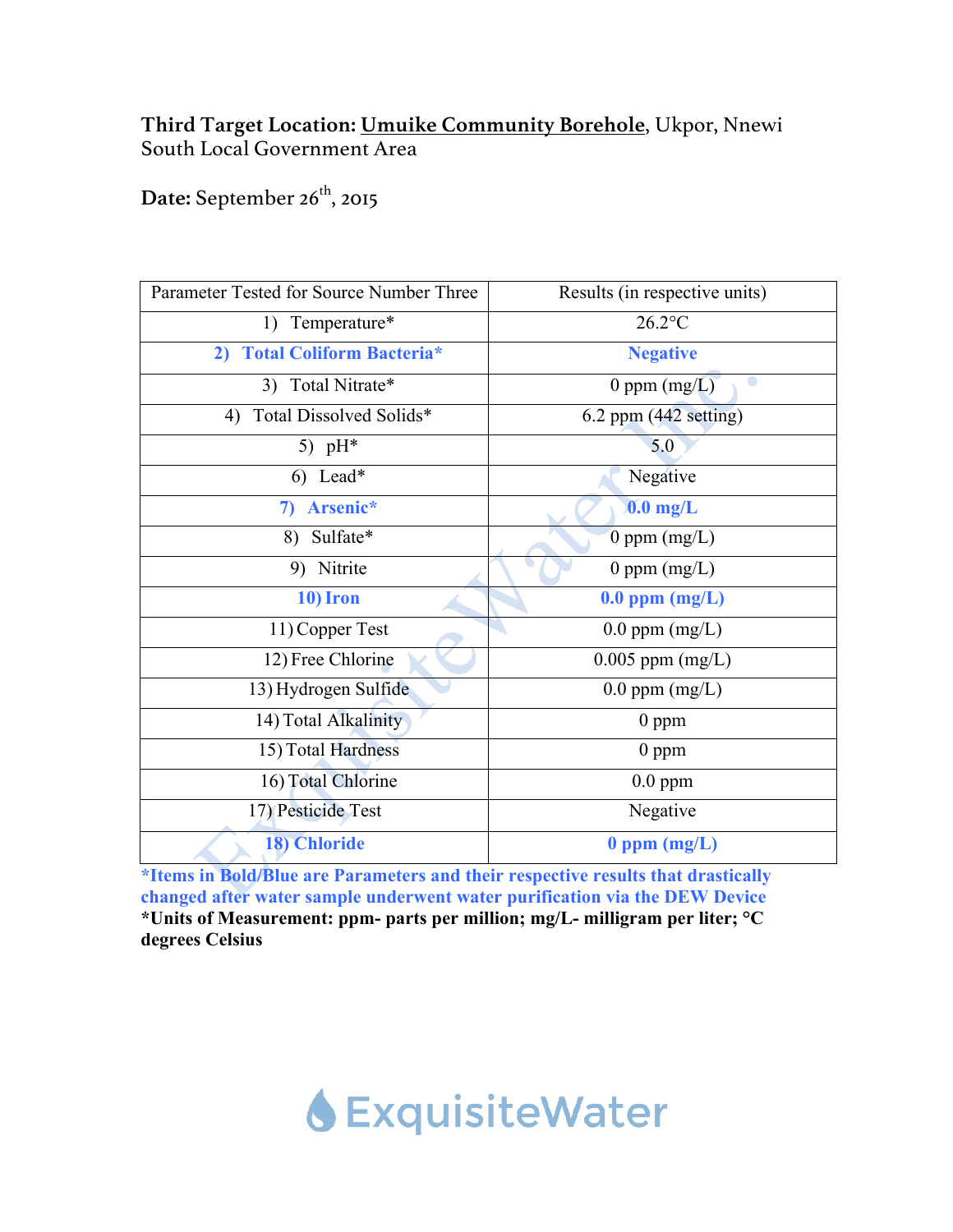#### **ExquisiteWater Testing Notes:**

All of the testing materials used are approved by the United States Environmental Protection Agency. Testing of the water samples can only be done when the temperature of the water is 22 to 28 degrees Celsius or below; if the temperature of the water sample is above the 28°C results or below the 22°C range the results of the tests could potentially be off thus leading to invalid results.

The setting used for the Total Dissolved Solids measurement was "442<sup>TM</sup>" 442 was developed by the Myron L Company,  $442^{TM}$  simulates the properties of natural water (rivers, lakes, wells, drinking water, etc.) with a combination of 40% Sodium Bicarbonate, 40% Sodium Sulfate and 20% Chloride. The 442 conversion factor is 0.65 to 0.85.

Overall, the DEW product is AMAZING! Congratulations Corrine and Rorus, Inc. There were some interesting results that took place after water from all three sites passed through your water purification device.

Notable Day One Results: the **Total Dissolved Solids** did **increase** (from 10.1 ppm to 22.3 ppm) after the water sample from the site location passed through the DEW; however the once positive for total coliform water sample, tested **negative** for **Total Coliform**. **Arsenic** which was originally above the maximum contaminant level (MCL) listed and enforced by the United States Environmental Protection Agency at 0.01 mg/L, was lowered to **Zero** after passing through the DEW Device. **Sulfate** (although the initial result was difficult to read, potentially 250 ppm) originally above the maximum contaminant level (MCL) listed and enforced by the United States Environmental Protection Agency was lowered to **Zero** after passing through the DEW Device. **Chloride** which was originally above the maximum contaminant level (MCL) listed and enforced by the United States Environmental Protection Agency at 250 ppm was lowered to **Zero** after passing through the DEW Device.